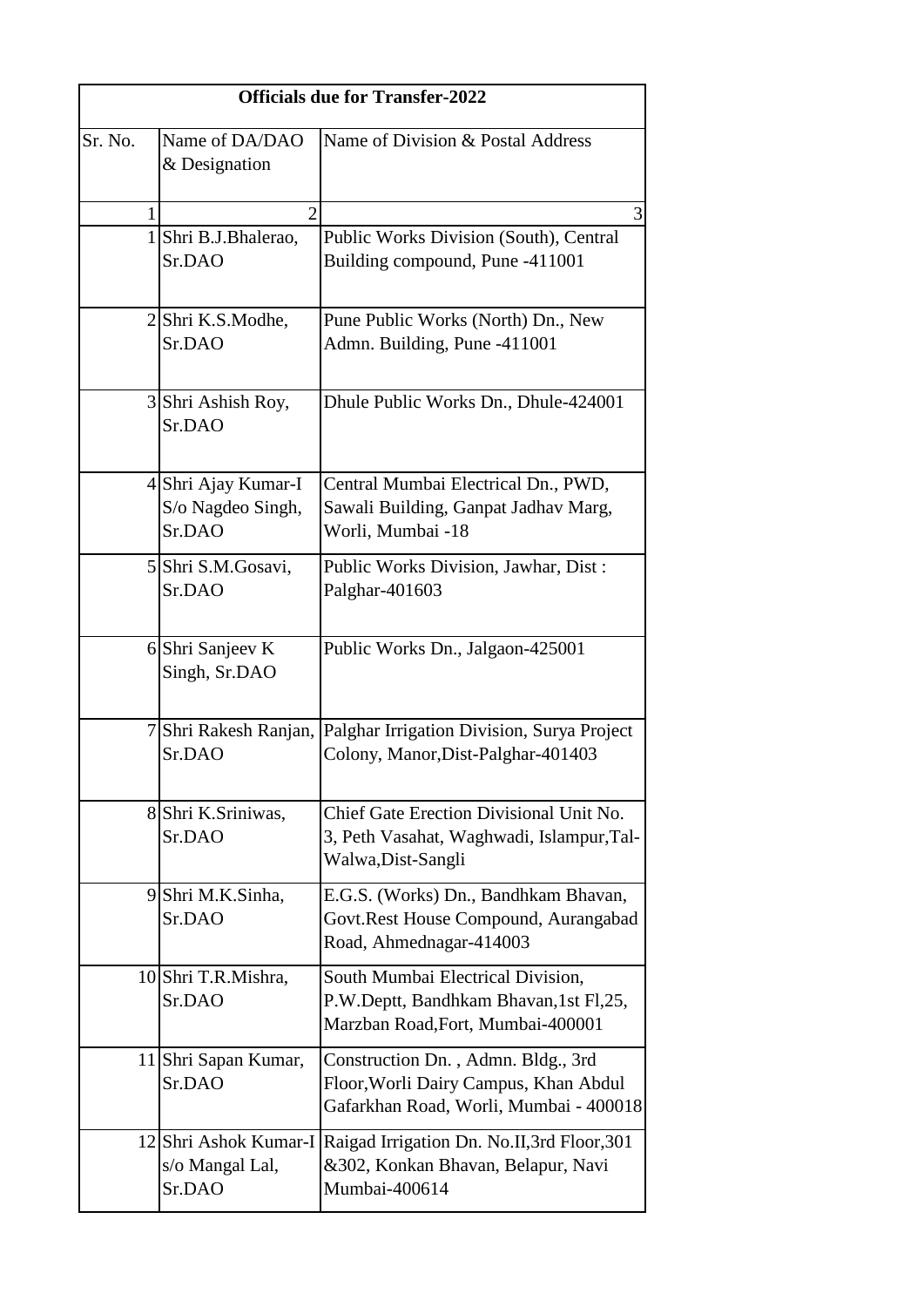| 13 Shri S.K.Ghosh,<br>DAO-I       | Public Works (West) Dn., Sangli                                                                     |
|-----------------------------------|-----------------------------------------------------------------------------------------------------|
| 14 Shri S.D. Pawar,<br>DAO-I      | North Public Works Dn., Ratnagiri-<br>415612                                                        |
| 15 Shri P.P.Thul,<br>DAO-I        | Mechanical Dn. No. II, Near Mutha Rt.<br>Bank Canal, Swargate, Pune - 37                            |
| 16 Shri Kumar Kisley,<br>DAO-I    | Bhama Askhed Dam Dn., Near Mutha<br>Canal, Swargate, Pune -4110 37                                  |
| 17 Shri Awadesh K<br>Singh, DAO-I | Public Works Dn., Shahada, Dist:<br>Nandurbar                                                       |
| 18 Shri Kundan<br>Kumar, DAO-I    | Special Project (Public Works) Dn.,<br>Kolhapur                                                     |
| 19 Shri Ajit Kumar,<br>DAO-I      | Kolhapur Electrical Dn., PWD Compound,<br>Tarabai Park, Kolhapur-8                                  |
| DAO-I                             | 20 Shri Brajesh Kumar, Public Works Dn., Mahad, Dist: Raigad-<br>402301                             |
| 21 Shri Sanjay K<br>Singh, DAO-I  | Public Works Dn., Sawantwadi, Dist:<br>Sindhudurg-416510                                            |
| 22 Shri R.K.Sinha,<br>DAO-I       | Medium Project Dn. No. II, Sinchan<br>Bhavan, Tarabai Park, Kolhapur-416003                         |
| 23 Shri Anand Kumar,<br>DAO-I     | Waghur Dam Dn., Opp. Mayadevi<br>Mandir, Mahabal Colony Road, Jalgaon-<br>425002                    |
| 24 Shri Gopal Kumar,<br>DAO-I     | Public Works Dn., Opp.Karigar Petrol<br>Pump, Sat Rasta, Solapur-413003                             |
| 25 Shri Anup Kumar,<br>DAO-I      | Ujjani Hydro Electrical Division, Kalthan<br>Road, Irrigation Colony, Indapur, Dist:<br>Pune-413106 |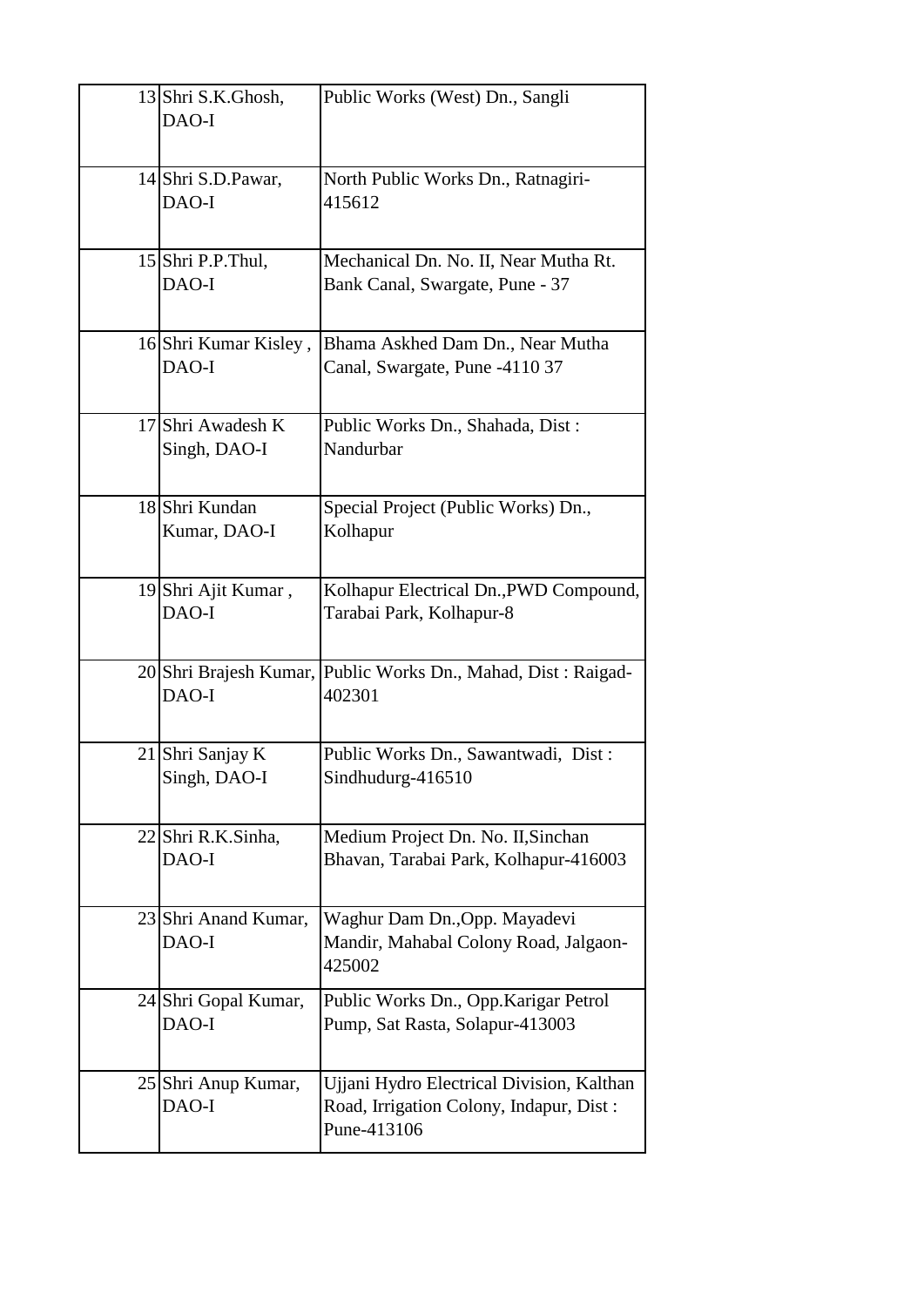| 26 Shri Anil K Sharma,<br>DAO-I                             | Gate Manufacturing Dn. 'A', Dapodi, Pune<br>-411012 (Trainee Reserve)                                                        |
|-------------------------------------------------------------|------------------------------------------------------------------------------------------------------------------------------|
| 27 Shri Manoj Kumar-<br>II s/o Ram Bilash<br>Mahto, DAO-I   | Public Works Dn., Bandhkam Bhavan,<br>Raotale, Mumbai Goa Highway, Tal-<br>Chiplun, Dist: Ratnagiri-415605                   |
| 28 Shri Akhileshwar<br>Choursia, DAO-I                      | Jalgaon Medium Project Dn.No.1,<br>Mahabal Road, Hatnur Colony, Jalgaon-<br>425002                                           |
| 29 Shri Bijender Singh,<br>DAO-I                            | Medium Project Divisional Unit.,<br>Ambadpal, Kudal, Dist: Sindhudurg                                                        |
| 30 Shri Vipin Rajora,<br>DAO-I                              | Nandurbar Medium Project Divisional<br>Unit, Tokar Talao Road, Near S.P. Office,<br>Nandurbar-425412.                        |
| 31 Shri Laxmi<br>N.Meena, DAO-I                             | Kharland Survey & Investigation Dn.,<br>Umbarde Phata, Near Gajanan Maharaj<br>Mandir, Ramwadi, Pen, Dist: Raigad-<br>402107 |
| 32 Shri Santosh K<br>Suman, DAO-I                           | Jalgaon Medium Project Dn.No.2,<br>Opp.Collector office, Aakashwani Chowk,<br>Jalgaon                                        |
| 33 Shri Ajay Kumar-II<br>s/o Hardeo Singh<br>kushwah, DAO-I | Public Works Dn., Kudal At:<br>Kankavali, Dist: Sindhudurg-416602                                                            |
| 34 Shri Shankar K<br>Mishra, DAO-I                          | E.G.S. (Works) Dn., Dhule-424001                                                                                             |
| 35 Shri R.K.Meena,<br>DAO-I                                 | Mechanical Stores Dn., Dapodi, Pune-12                                                                                       |
| 36 Shri Deepak<br>Diwakar, DAO-I                            | Hoist Design & Manufacturing Dn.,<br>Dapodi, Pune -4110 12                                                                   |
| 37 Shri Ashwini Kumar<br>Jha, DAO-I                         | Ujjani Canal Dn. No. VIII, Opp. Solapur<br>Club, Solapur-3                                                                   |
| 38 Shri Vipin K<br>Tiwari, DAO-I                            | Chief Gate Erection Unit No. 5, Dindori<br>Road, Nasik-422004                                                                |